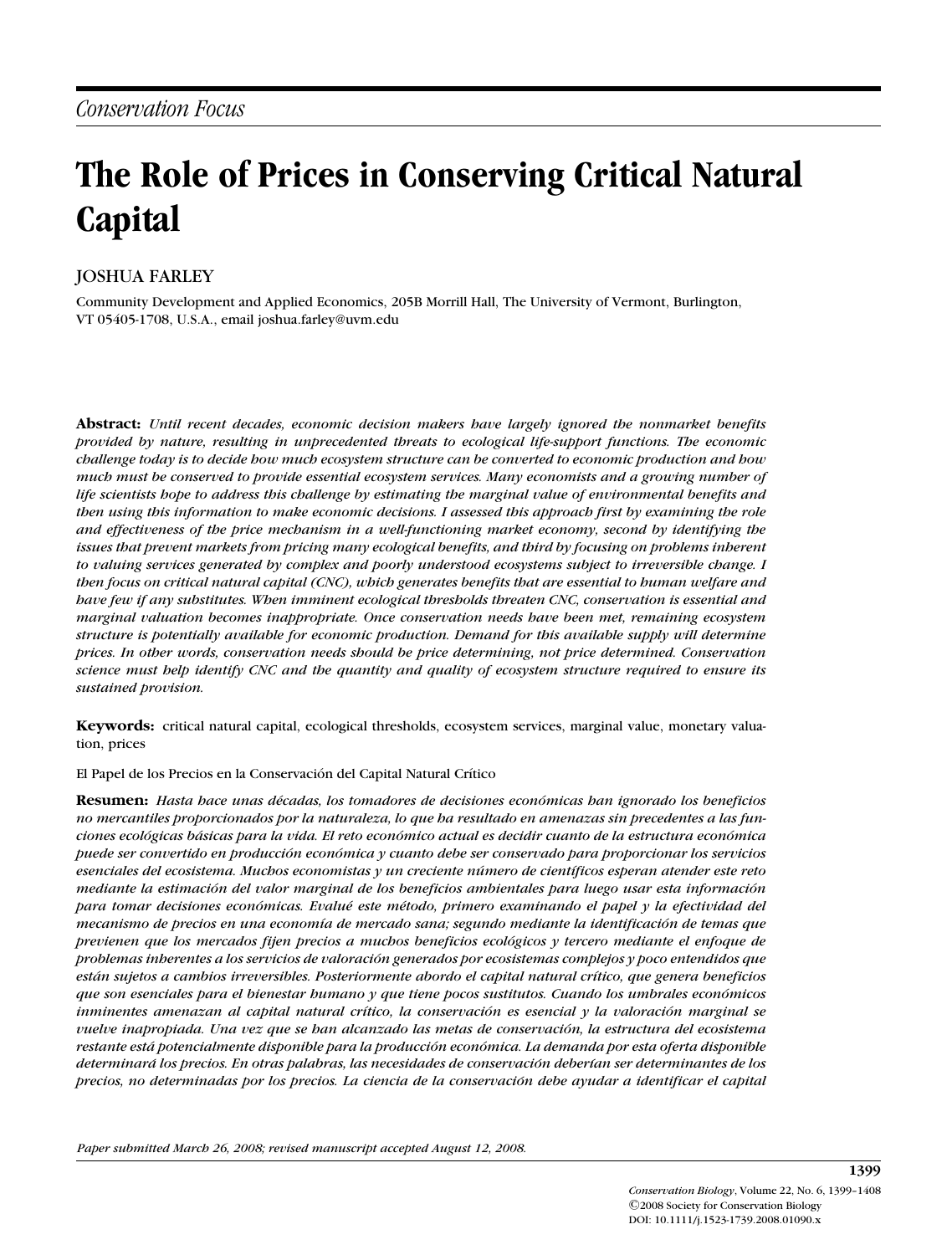*natural cr´ıtico y la cantidad y calidad de la estructura del ecosistema que se requiere para asegurar un abastecimiento sostenido.*

Palabras Clave: capital natural crítico, precios, servicios del ecosistema, valor marginal, valoración monetaria, umbrales ecológicos

#### **Introduction**

Economic activity, ranging from fossil fuel consumption to habitat conversion and attendant biodiversity loss, threatens vital ecosystem services. For a given set of technologies, the link between economic activity and ecological degradation is explicit. The laws of physics tell us it is impossible to make something from nothing—all economic production requires the transformation of raw materials provided by nature. It is also impossible to do work without energy, which in modern society is predominantly derived from fossil fuels. Entropy increases over time and simply maintaining a fixed stock of economic infrastructure demands constant inputs of energy and raw materials (Georgescu-Roegen 1971).

These physical laws are intimately connected to Commoner's (1971) four laws of ecology. First, everything is connected to everything else. The raw materials provided by nature alternatively serve as the structural building blocks of ecosystems, and removing them has repercussions throughout the ecosystem. Second, everything must go somewhere. In nature's solar-powered systems there is no such thing as waste, but a fossil-fuel-powered economy increases entropy faster than solar power can reduce it, resulting in a steady flow of high-entropy waste back into the environment. Third, nature knows best. Human intervention in natural systems, fine tuned by natural selection for eons, is generally detrimental to ecosystem function. Fourth, there is no such thing as a free lunch all activities have ecological costs. Ecosystem structure generates ecosystem functions; those of value to humans are known as ecosystem services and include vital lifesupporting services essential to human society. When we convert the structural building blocks of ecosystems for economic production, returning waste to the ecosystem in the process, we pay an opportunity cost of lost ecosystem services. The larger the physical size of an economy with a given technology is, the greater is the cost.

The basic laws of economics tell us that when the diminishing marginal benefits of an activity equal the increasing marginal costs, we should cease that activity. Continuing the activity beyond this point is not economical (Daly 2007). Markets measure the relative marginal benefits of different economic products but fail to measure the marginal costs of ecological degradation. As a result, our economy fails to solve the macroallocation problem: How much ecosystem structure should be apportioned toward the production of human-made goods

and services and how much should be left intact to provide ecosystem services (Daly et al. 2007)?

Many economists and an increasing number of ecologists seek to solve the macroallocation problem by estimating the monetary value of ecosystem services, then internalizing these values in economic decisions, typically via cost-benefit analysis (CBA) or economic incentives such as taxes and subsidies. Market decisions in theory can then determine how much conservation is appropriate. I examined this approach to determine its suitability for conservation decisions first by assessing the role of marginal valuation in market economies and then by assessing its extension to nonmarketed ecosystem goods and services, including critical natural capital (CNC).

#### **Economic Value and Its Role in a Market Economy**

To assess the usefulness of monetary valuation of nonmarket goods and services, one must understand the role of prices in a market economy. Market prices reflect value in only a limited way. The classic illustration of this is the diamond-water paradox—diamonds contribute little to human welfare, but are very expensive, whereas water is essential to life but is generally very inexpensive. The value of diamonds is determined more by their scarcity than their inherent value, which led classical economists to distinguish between use value and exchange value. The use value of something is its total value, the sum of the marginal values of each unit across all units consumed. As the first units of water consumed have essentially infinite value, the use value of water must also be infinite, but knowing this gives us little guidance in allocation decisions. As we consume more water, each unit is used for less important purposes and has less value. Exchange value is equal to marginal value, the value of the last unit used. Because typical economic decisions are made at the margin, decision makers follow the dominant theory of neoclassical economics focusing primarily on marginal values. In an ideal free market, marginal values are equivalent to price.

Prices serve a critical role in a competitive free-market economy, acting as a fulcrum that balances supply with demand, costs with benefits, and what is possible with what is desirable in three basic ways. First, prices signal scarcity. When market demand for a resource exceeds market supply, consumers bid up the price leading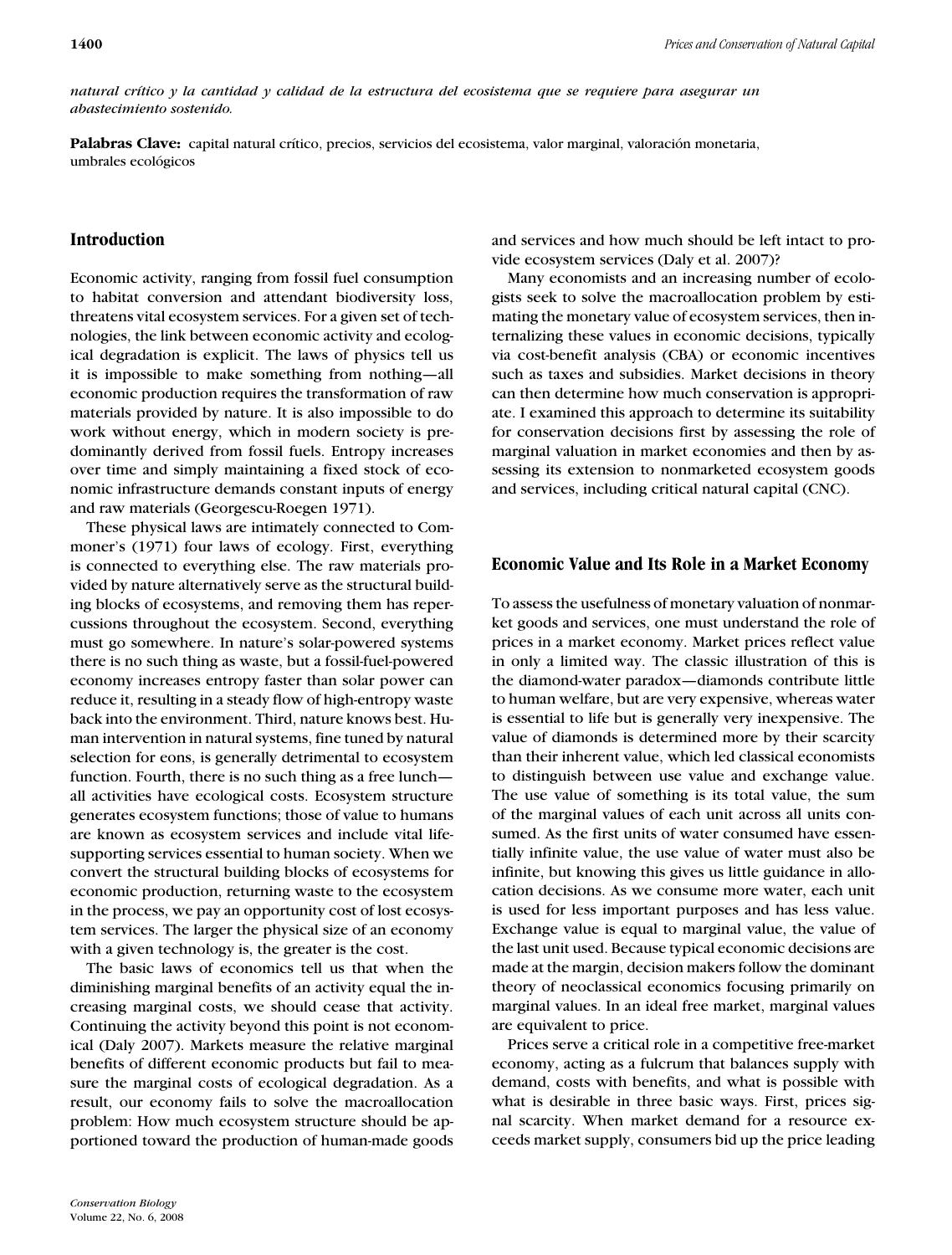producers to supply more or create substitutes. When supply for a resource exceeds demand, suppliers lower their prices until the market again clears. Second, prices maximize net monetary value captured by all producers by allocating factors of production to whatever industry is willing to pay the most for them, which is the industry that generates the most profit from that factor. Third, prices maximize net monetary value captured by all consumers by rationing commodities to the individuals willing to pay the most for them. Market prices maximize the monetary value of both inputs and outputs. The outcome in theory is a competitive equilibrium in which it is impossible to improve the welfare of any one individual without making another individual worse off, a condition known as Pareto efficiency. This result is enshrined as the first fundamental theorem of welfare economics. Everything is driven by the decentralized, voluntary decisions of economic actors.

Prices are also used in CBA to make more centralized investment or policy decisions. For example, a CBA could tell us if the stream of benefits from a conservation decision outweighs the costs or if one conservation decision has greater net present value than another. Cost-benefit analysis typically ignores questions of distribution—who gets what. If the benefits outweigh the costs, a potential Pareto improvement is possible—those made better off by a decision could potentially compensate any losers. Economists justify their focus on total wealth rather than its distribution by the second fundamental theorem of welfare economics, which states that through lump-sum transfers of wealth, competitive markets can achieve any possible Pareto efficient outcome. Economists consider CBA an objective decision-making tool and leave the normative decision of actual compensation up to the politicians.

The goal of environmental valuation is to "get the prices right" where the market fails to do so spontaneously. Unfortunately, in real life, prices may not always achieve the same outcomes as the theoretical models. In the first place, markets are unlikely to achieve these outcomes unless certain rigid assumptions are met, such as the axioms of consumer choice, which treat humans as selfish, consistent in choices, nonsatiable, and able to allocate a limited income among an array of desirable goods in a way that uniquely maximizes total utility (Gowdy 2004*a*). Abundant empirical research refutes these axioms, raising serious issues about both market outcomes and valuation (Tversky & Kahneman 1991; Knetsch 1992; Loomes & Caron 1992; Spash & Hanley 1995; Gowdy 2007). Even when markets function as intended, the normative desirability of maximizing monetary value is debatable and markets may fail to signal and respond appropriately to scarcity. In addition, economists recognize an abundance of market failures that prevent markets from functioning as intended.

#### **Functioning Markets, Questionable Outcomes**

It is an objective statement that if the real world functioned like idealized, neoclassical, microeconomic models, then market prices would allocate resources in a way that maximized monetary value, given the initial distribution of resources. The choice of maximizing monetary value as a desirable end for society, however, is normative and worth examining with a brief case study.

Aventis developed a compound, eflornithine, with promising pharmaceutical characteristics. Scientists discovered in 1979 that eflornithine killed trypanosomes, the parasite responsible for African sleeping sickness, a debilitating disease transmitted by the tsetse fly that threatens 70 million Africans. Although the only other treatment for second-stage sleeping sickness is extremely painful to administer, often ineffective, and often lethal, Aventis could not profit from selling the drug to poor Africans and discontinued production for that purpose. At the same time, however, Bristol Myers Squibb and Gillette were profitably producing eflornithine to remove unwanted facial hair in women. Aventis and Bristol Myers Squibb agreed to again produce eflornithine for the treatment of African sleeping sickness only after the NGO Médecins Sans Frontières threatened to publicize the issue (Gombe 2003; WHO 2006). Had the market been left to its own devices, the rationing function of price would have continued apportioning eflornithine to rich, hirsute women rather than destitute, diseased Africans. The allocative function of price still apportions few resources toward cures for lethal diseases that afflict the poor (Trouiller et al. 2002). Although most people would presumably think saving lives is a more valuable use of resources than developing cosmetics, market demand is a function of preferences weighted by wealth and income. Markets allocate resources toward those who have money and unmet wants, not toward those who have unmet needs.

My point here is not that maximizing monetary value is never a desirable end—it has clearly played a role in generating modern society's unprecedented standard of living—but rather that it is not always the most desirable end. If we are to use the price mechanism to allocate nonmarketed environmental resources, we must do so cautiously.

Prices may also fail to signal scarcity in the real world (Norgaard 1990). Take the example of oil, a finite resource and one of our most important commodities. Over the past 100 years, we have depleted supplies and developed thousands of new uses for oil and few substitutes. Oil has grown steadily scarcer. Oil's mean price, however, though showing considerable fluctuation, remained relatively unchanged in real terms between 1879 and 2002, with the notable exception of the oil embargoes and Middle East crises of the 1970s (Williams 2007). At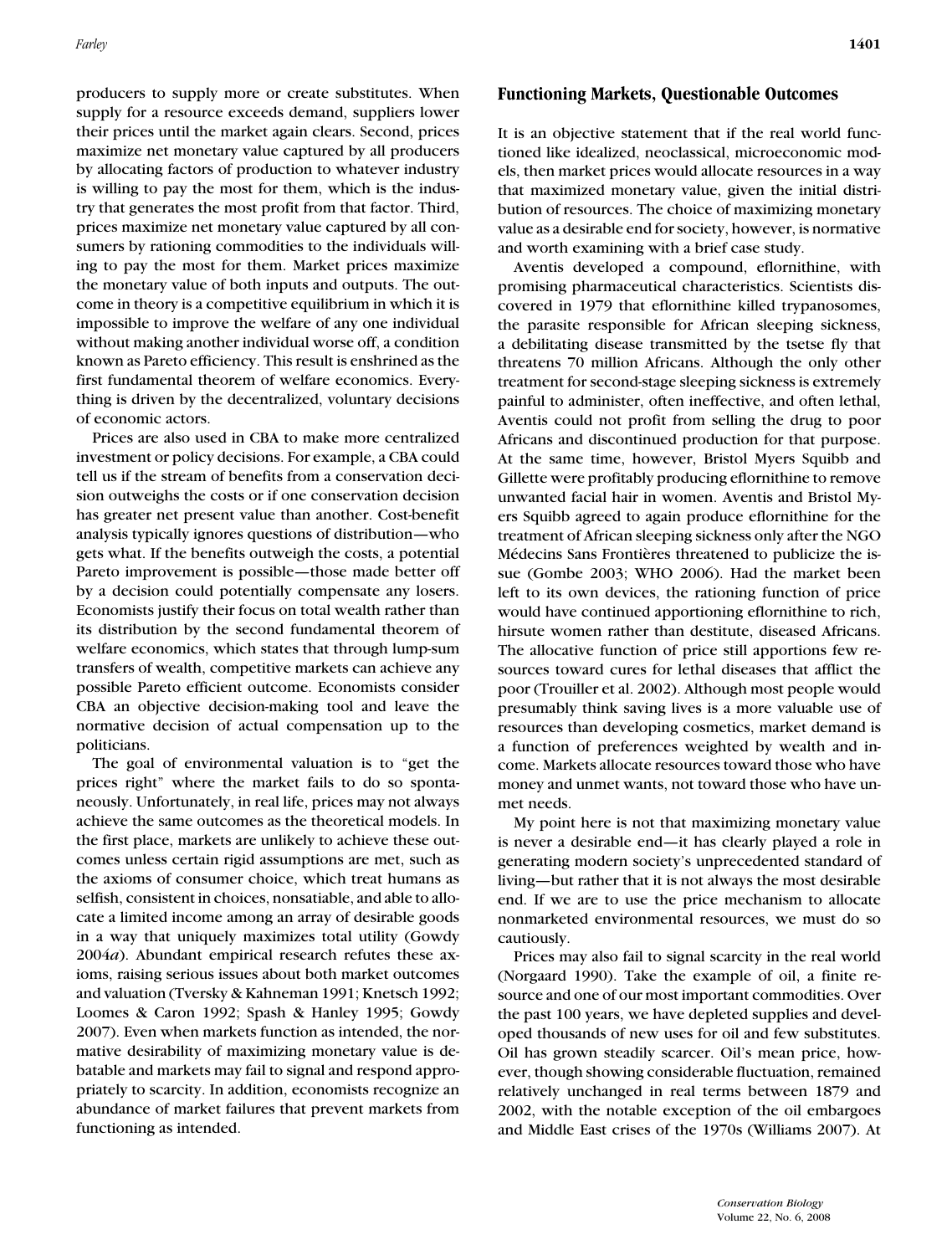least for oil, price does not appear to reflect the scarcity of the resource in the ground—not surprising because even the experts cannot agree on how much is left (Campbell & Laherrere 1998).

Do prices at least signal producers to increase or decrease supply and develop new substitutes? They certainly seem to do this for human-made commodities, resulting in their unprecedented abundance, and a high price for natural resources in most circumstances is likely to increase the rate of extraction or harvest. Nevertheless, when we increase the harvest of living ecosystem structure, we often diminish its capacity to reproduce itself, reducing not only the potential supply in the future, but also the ecosystem services that structure would otherwise provide. When high prices spur more costeffective extraction technologies, we run the serious risk of exhausting the resources, many of which may have no substitutes.

A major problem here is that future generations cannot bid on resources, so current prices fail to reflect future scarcities (Bromley 1989). It is essentially impossible to accurately price irreproducible resources unless we assume future generations have no rights whatsoever to natural resources (Georgescu-Roegen 1975; Gowdy & O'Hara 1995). Any effort to solve the macroallocation problem with environmental valuation must at least consider these issues.

## **Market Failures**

In addition to concerns with well functioning markets, economists recognize a number of serious failures that lead markets to send the wrong price signals and systematically exacerbate the macroallocation problem. Markets are only possible when resources are excludable, which is to say that someone can be prevented from using them. If people cannot be prevented from using a resource, they are unlikely to pay for its use, and the market will fail to produce or preserve appropriate amounts. The elements of ecosystem structure, such as timber, fish, and land, are excludable, whereas many of the most important ecosystem services generated by that structure are inherently not excludable, particularly supporting and regulating services. (For more details on the classification of ecosystem services, see, for example, Costanza et al. [1997] and Millennium Ecosystem Assessment [2005].) As a result, markets systematically favor the conversion of ecosystem structure to economic production rather than its conservation for the provision of ecosystem services, even when the nonmonetary benefits of conservation outweigh the monetary benefits of conversion. Those who convert gain all the benefits of conversion but share the costs with the rest of the world. This problem is often referred to as an externality—a positive or

negative impact of an economic activity on others without compensation.

Furthermore, markets are only efficient when resources are rival, that is, use of a resource by one person reduces the availability to another person. Ecosystem structure is generally rival, but most ecosystem services are not (with the notable exception of waste-absorption capacity). For example, my use of the ozone layer or the genetic information provided by biodiversity leaves no less for someone else. As explained above, one function of price is to ration the use of resources, but if use of a nonrival resource does not diminish the quantity available, if use provides utility and the goal is to maximize utility, then using prices to ration consumption is inefficient. To take a real-life example relevant to conservation, corporations have patented refrigerants that do not deplete the ozone, which allows them to charge monopoly prices that ration their use to those who can afford them. China and India are therefore more likely to use ozonedepleting HCFCs as refrigerants, and as a result 2006 saw the worst depletion of the ozone layer in history (UNEP 2006). In other words, markets lead to a suboptimal supply of nonexcludable resources and suboptimal demand for nonrival resources.

Resources that are both nonrival and nonexcludable, such as climate stability, the ozone layer, and the ecosystem resilience provided by biodiversity, are known as public goods. Public goods generally require collective provision. Valuation in theory can help society decide how much to provide. But rivalness also affects valuation. The marginal value of a rival resource is determined by the greatest amount any individual is willing to pay for the last unit provided, but that of a nonrival resource is determined by the amount all beneficiaries together are willing to pay for one more unit, information that markets fail to divulge. Although estimating the marginal value of nonrival resources may help determine how much of them society should supply, the marginal price should be zero, so markets remain an inefficient way to supply them (Samuelson 1954).

## **Valuing Natural Capital**

Society unquestionably faces difficult trade-offs concerning macroallocation and needs to decide whether conservation and restoration efforts are worth the direct costs of establishment and protection, as well as the opportunity costs—the alternative use to which protected areas and resources can no longer be dedicated. The problem would be easier to resolve if all the benefits and costs of conservation decisions could be measured in the same units. Environmental valuation techniques attempt to estimate a monetary value for which society would be willing to exchange a nonmarketed environmental benefit,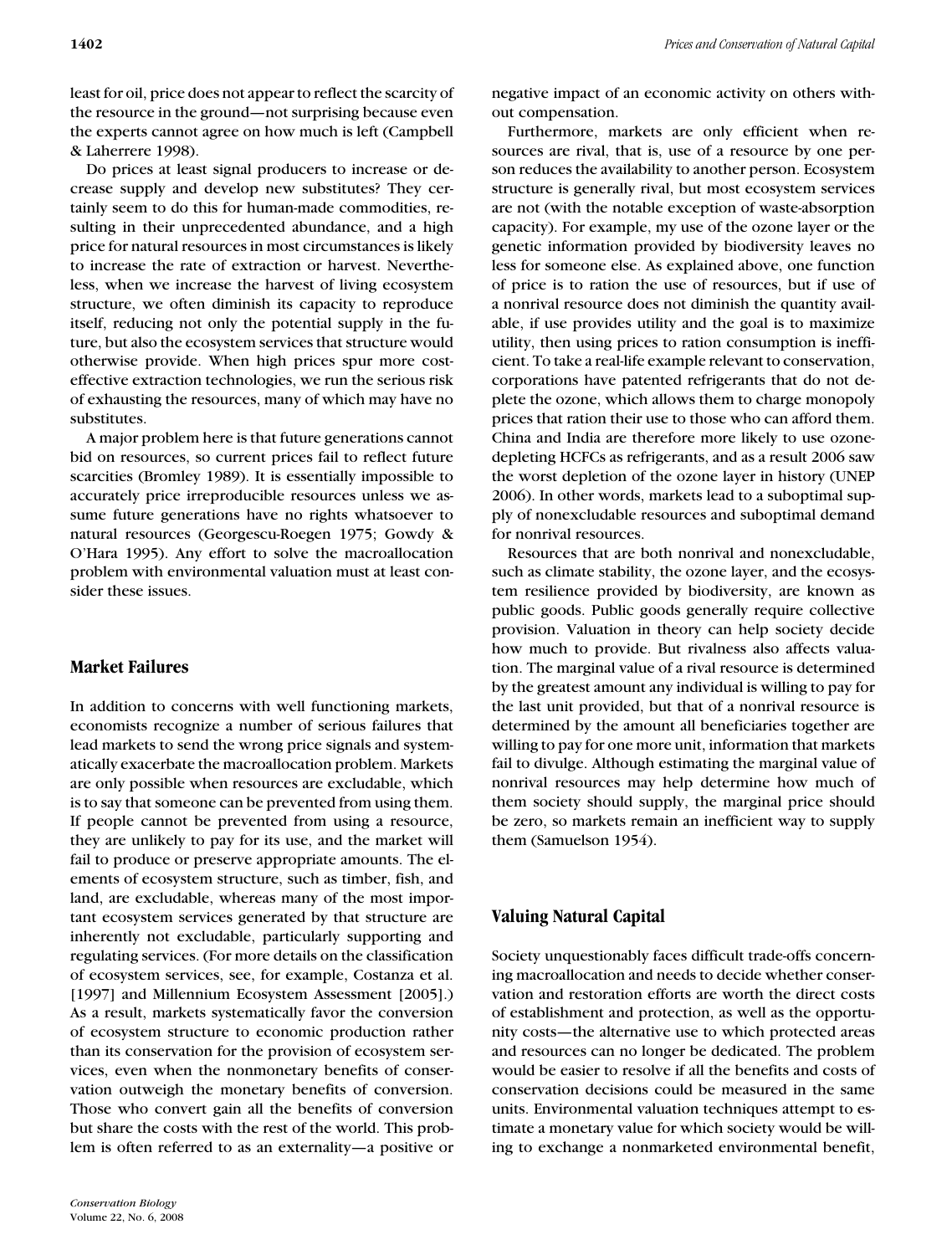typically by inferring how much consumers would be willing to pay for them. There appears to be growing demand from conservationists for monetary valuation and a steady supply of valuation studies by economists, often in collaboration with life scientists. The more we rely on monetary valuation, the more important it becomes that we critically assess its strengths and weaknesses. Critical questions include: Can we meaningfully measure the multiple attributes of complex ecosystems by a single metric? If so, is willingness to pay (WTP) an appropriate metric? How can we value essential resources for which substitution is difficult or even impossible?

#### **Can a Single Metric Provide a Meaningful Value?**

Ecosystems provide an enormous variety of goods and services, each with different attributes and each conventionally measured in a variety of different units. Summarizing all this information in monetary units confronts several distinct problems.

Our knowledge of ecosystem function is plagued by ignorance and uncertainty. Even the best-informed scientists cannot confidently describe all the benefits provided by a given species or ecosystem or the impacts of human activities on them. Many contributions of ecosystems are essentially beneath perception, cognitively invisible (Vatn & Bromley 1994). Yet typical valuation studies demand average consumers quantify these benefits.

One reason for our ignorance is that ecological– economic systems exhibit highly complex, dynamic, and nonlinear behavior in which a clear understanding of the part rarely translates into a clear understanding of the whole. In such systems everything is indeed connected to everything else. How can we value one component of such a system when a change in that component will have ripple effects throughout the system? Marginal activities, such as the conversion of a forest landscape or even a hectare of forest to pasture, may lead to reasonably linear changes in the value of ecosystem services over some range, yet highly nonlinear changes over another range. Nonlinear changes may include the presence of abrupt, irreversible thresholds (Farber et al. 2002; Limburg et al. 2002; Folke 2006). At such thresholds marginal actions have nonmarginal impacts and marginal analysis becomes inappropriate.

For example, research shows that the Amazon rainforest recycles much of the rain that falls on it. Torrential rains strike the forest canopy, dissipating their energy. Rain evaporates directly from the canopy or falls to the ground as a fine mist, where it readily percolates into soils aerated by the extensive roots systems. Trees absorb more water, returning it to the atmosphere through evapotranspiration, where enough accumulates to form clouds and fall again. When forest cover is removed, rain falls on bare soil, compacting it, then swiftly runs off into the river systems to flow downstream and leave the system forever. Research suggests that if as little as 30% of the total forest cover is lost, the forest will no longer be able to recycle enough rain to regenerate itself (Salati & Vose 1984; Salati 1987). Without active restoration efforts, the system is likely to flip into an alternative state, such as savannah grassland (Nepstad et al. 2007). The Amazon is a driver of global climate and the resulting disruptions from its loss could be catastrophic (Flannery 2005).

Compounding our uncertainty, time lags between loss of an ecosystem or species and the noticeable loss of services may be greater than a human lifespan. For example, scientists hypothesize that when Passenger Pigeons went extinct, the abundance of acorns led to booms in deer and mouse populations followed by booms in deer tick populations and finally in the spirochetes that fed on them, resulting 100 years later in an epidemic of Lyme's disease (Blockstein 1998). By the time we are aware of a problem, it may be irreversible. Scientists believe that even if we ceased all greenhouse gas emissions today, climate change would continue for another century (Meehl et al. 2005). As Vatn and Bromley (1994:133) point out, "the precise contribution of a functional element in the ecosystem is not known—indeed is probably unknowable—until it ceases to function"—and even then, with a sample size of one unique ecosystem, the resulting knowledge is merely anecdotal.

Even with absolute certainty, if the different attributes of natural capital assets are incongruous or fundamentally at odds with each other in the minds of assessors, then a single measure such as hypothetical price will not reflect all important information (Vatn & Bromley 1994; Gowdy 1997; Martinez-Alier et al. 1998). Incommensurable values cannot be ranked on a specific cardinal scale. People may exhibit lexicographic preferences (Georgescu-Roegen 1954), particularly concerning moral values, so that no amount of money can compensate for the benefit in question. The U.S. Endangered Species Act originally placed conservation above any economic considerations, and people frequently refuse to respond to questions about the monetary value of endangered species or important ecosystem services on moral grounds. Some valuation studies simply ignore such protest votes that contradict the axioms of consumer choice, whereas others use formats that force environmental features into the framework of market goods (Stevens et al. 1991; Sagoff 1994; Spash & Hanley 1995; Gowdy 2004*b*). Aldred (2006) summarizes the many arguments for and against commensurability and concludes that arguments in favor do not withstand scrutiny. Monetary valuation may be simply unacceptable for certain things.

Even without incommensurability and uncertainty, valuation studies would likely fail to reflect the full contributions of ecosystem services to human welfare. There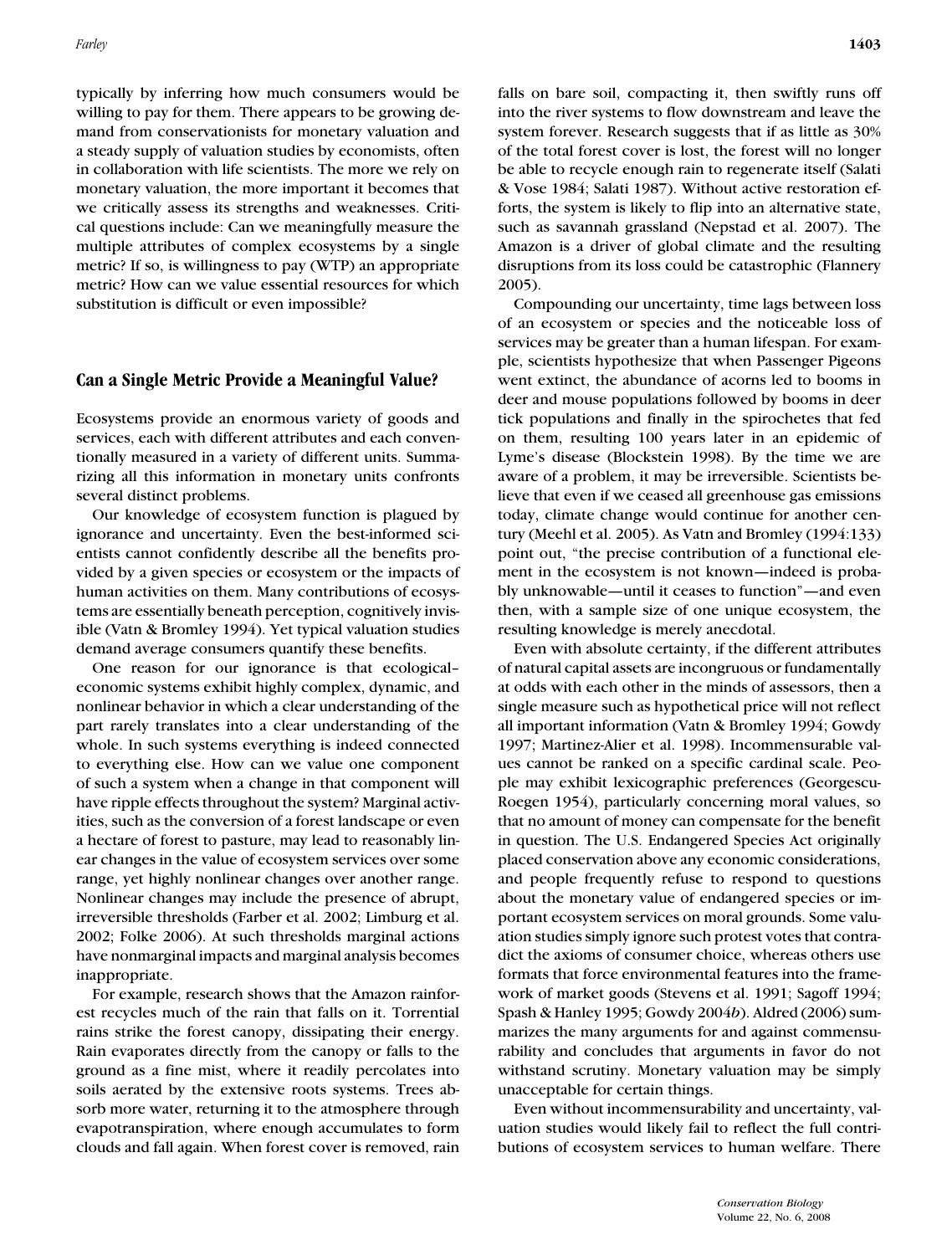is little doubt that human preferences are profoundly affected by advertising, and it only pays to advertise market goods. The result is asymmetric information flows that systematically alter our preferences in favor of market goods. Given finite income, this must reduce our expressed values for nonmarket goods (Farley et al. 2002; Daly & Farley 2004).

### **Is Willingness to Pay an Appropriate Metric?**

Whether or not a single metric is appropriate for measuring environmental benefits, there are serious concerns with the predominant form of monetary valuation—WTP for a marginal unit of benefit. The axioms of consumer choice maintain that consumer preferences are smooth and continuous, so at the margin measures of WTP should equal measures of willingness to accept (WTA) compensation for the loss of a benefit. Empirical studies show however that WTA almost always exceeds WTP (Hanneman 1991) even for market goods. A review of 45 studies comparing the two measures showed that the mean ratio of WTA to WTP is seven, with the discrepancy increasing as goods become less like ordinary market goods (Horowitz & McConnell 2002). This discrepancy appears to be due to an endowment effect, whereby people prefer what they have to what they do not have (Tversky & Kahneman 1991). If we believe people have rights to environmental benefits, then WTA is the appropriate measure, although WTP may be appropriate for activities such as nonessential ecological restoration. Few economists appear to dispute these results, but for some reason WTP remains the dominant approach to valuation (Bromley 1995; Knetsch 2005).

Not only can WTP seriously underestimate the value of environmental features, it also makes strong normative assumptions concerning who is entitled to participate in decisions regarding nature. Like market demand, WTP is determined by preferences weighted by income. A person with little income or wealth has little economic demand and hence has little influence on allocation decisions. In determining value, markets–real and hypothetical–apply the principle of one dollar, one vote rather than one person, one vote. The eflornithine example shows how this approach distorts the meaning of value, but it is even more questionable when deciding how to use gifts of nature. Furthermore, conventional valuation methods ignore rights and preferences of future generations.

Finally, in direct contrast to the axiom that people are always selfish and competitive, research shows people are frequently altruistic and cooperative (Fehr & Gachter 2000; Wilson & Wilson 2007) and may make different decisions as individuals than as members of a group (Sagoff 1988). Most valuation studies elicit bids from individuals in social isolation, which may differ from the values they

would offer as part of a group (Wilson & Howarth 2002). Even more worrisome, research shows that when people are primed to think of money, they are less likely to ask for help from others and less likely to offer help (Vohs et al. 2006); although providing public goods requires cooperative action, valuation studies could potentially reduce the likelihood of cooperation.

# **How Can We Value Essential Resources with No Substitutes?**

Critical Natural Capital (CNC) consists of those resources of nature essential for sustaining human welfare and for which substitution is difficult or impossible. When resources are degraded or destroyed to the extent they no longer provide the services essential to human welfare or are no longer capable of reproducing themselves, we have encroached on CNC (De Groot et al. 2003; Ekins et al. 2003). Current major threats to CNC include biodiversity loss and climate change.

Unfortunately, the notion of CNC is contentious among mainstream economists. Many believe nature has very little value (as discussed in Dasgupta 2008) and that human ingenuity can develop substitutes for anything (e.g., Beckerman 1995; Barro & Sala-i-Martin 2003; Helpman 2004). Some even claim that climate change will have little impact on human welfare because it primarily affects agriculture, which generates only 3% of gross national product (GNP), which implies that even food has substitutes (Beckerman 1995; Schelling 2007). In contrast, the transdisciplinary field of ecological economics is premised on biophysical limits to growth (e.g., Daly & Farley 2004; Dasgupta 2008). For those who accept its existence, CNC is invaluable by definition. We do not, however, know precisely what elements of natural capital are critical, and the valuation of natural capital that may be approaching critical but uncertain limits is particularly challenging.

Demand curves plot the marginal value of a resource against quantity. Figure 1 depicts a hypothetical demand curve for natural capital that becomes critical beyond some uncertain threshold. Examples could include the world's major rainforests, biodiversity, freshwater supply, and climate regulation. I divide the curve into three distinct regions relevant to valuation.

In region I, relatively abundant natural capital is used for relatively unimportant marginal activities with low marginal values. Given the level of redundancy present in many ecosystems and their resulting resilience, marginal values change slowly. Monetary valuation may be useful here, although appropriate methods should account for recent advances in behavioral economics as described by Gowdy (2004*b*) and Knetsch (2005), and should recognize the other problems previously described.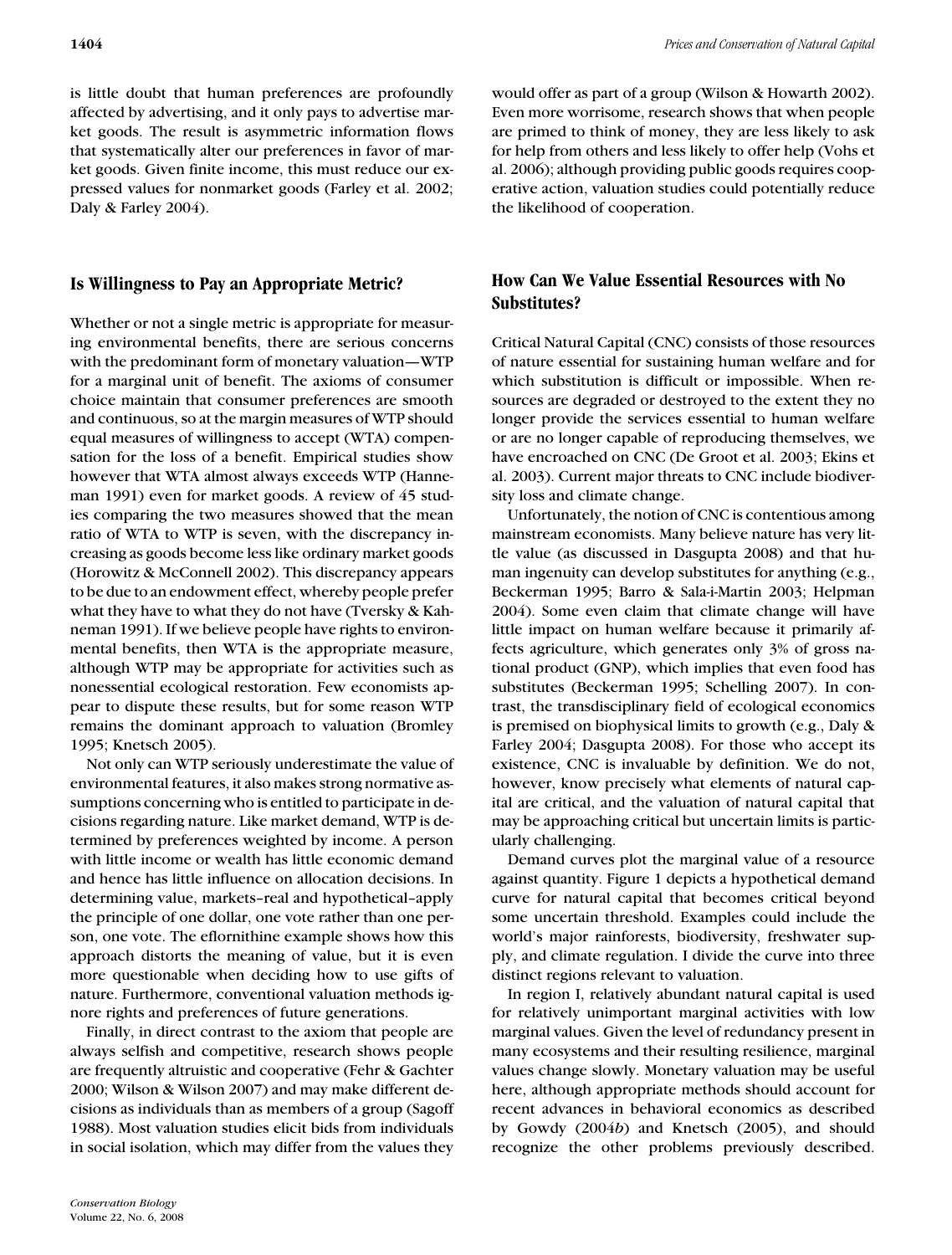

*Figure 1. A conceptual framework for the valuation of natural capital stocks. The marginal value is the value of one additional unit (or optimal price) of the capital stock. The* K *is carrying capacity. In region I, stocks are healthy and resilient, marginal uses are not essential, and demand is elastic, which means marginal values are insensitive to small changes in stocks. Monetary valuation may facilitate decisions on allocation between conservation and conversion. In region II, capital stocks are less resilient and approaching a threshold beyond which they cannot spontaneously recover from further loss or degradation. Marginal uses are increasingly important, and values are increasingly sensitive to small changes in stocks (inelastic demand). Conservation needs should determine the supply of the stock available for conversion and hence the price. In region III, capital stocks have passed critical ecological thresholds. Marginal values are essentially infinite, and restoration of natural capital stocks essential.*

Underestimates of value are unlikely to lead to irreversible damage.

In region II, as the quality or quantity of the capital stock declines, society must forego increasingly important marginal benefits. Ecological redundancy and resilience decline, threatening nonmarginal impacts from marginal activities. As natural capital approaches the threshold of criticality, society risks the loss of essential marginal benefits, with limited opportunities for substitution. In economic jargon, essential resources with limited possibilities for substitution exhibit price inelastic demand, which means that a 1% decrease in quantity leads to a greater than 1% increase in marginal value. In the time it takes to conduct a valuation study, publish results, and then feed the results to decision makers and await action, natural capital stocks are likely to change and the calculated marginal value will no longer be appropriate. Updating valuation estimates is slow and expensive. Rather than using prices to determine the appropriate level of resource use in region II, it would be better to fix the supply of ecosystem structure on the basis of ecological constraints and moral obligations to future generations. Market prices can adjust rapidly to ecological constraints, whereas ecosystems may require millennia to adjust to economic exploitation. In the face of inelastic demand, quantity is generally a better regulation tool than prices (Weitzman 1974).

As described above, the Amazon rainforest may be approaching a critical threshold beyond which it can no longer generate enough rainfall to sustain itself. Brazil's forest code (which unfortunately is not enforced) mandates that 80% of all holdings in the Amazon be maintained in a natural state as a legal reserve. In theory this determines the supply of timber and cleared land, which interacts with demand to determine their price. Protecting CNC, however, is the minimum mandatory level of conservation and does not tell us much about desirable levels of conservation. Once CNC has been protected, valuation studies might help determine appropriate taxes or subsidies to achieve a more desirable level of conservation. For example, estimating the value of global ecosystem services provided by the Amazon might convince the wealthy nations to pay for them, providing Brazil with the incentives necessary to protect the forest.

In region III natural capital has passed the criticality threshold and either human welfare or the ecosystem collapses in the absence of intervention. Marginal valuation becomes meaningless and ecological restoration essential. Economists should instead work together with conservation biologists to determine the most cost-effective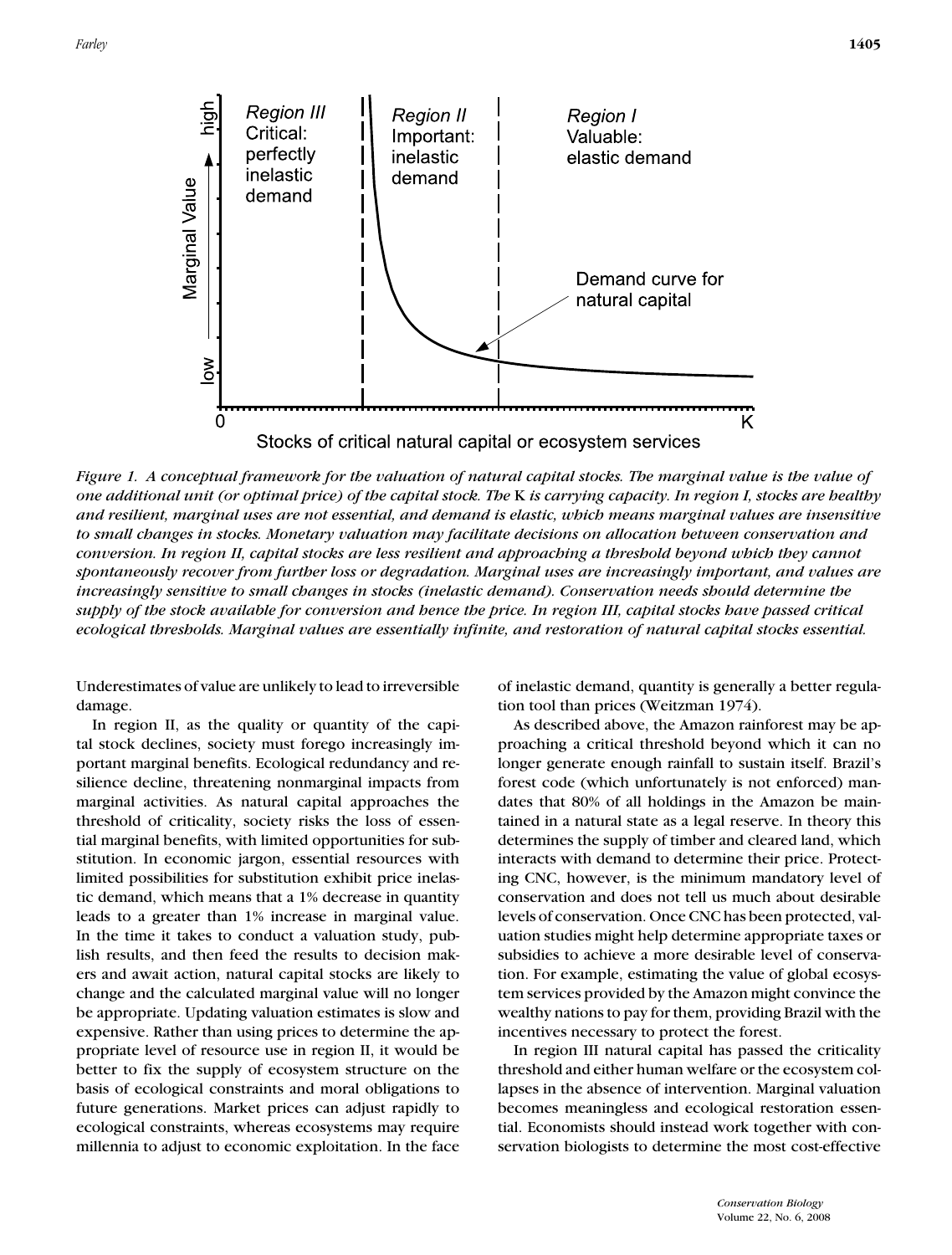approach to restoration—the supply curve rather than the demand curve. Where political will for restoration is lacking, scientists must work to convince decision makers of the importance of natural capital and the risks of its irreversible degradation.

## **Environmental Policy: How Do We Proceed?**

For the first time in history, humanity may be confronting a variety of ecological thresholds on the global scale some such as climate change are widely recognized by the general public, whereas others such as biodiversity loss have barely begun to register. We are entering unfamiliar waters and need new approaches. Blind faith in technological solutions is inappropriate (Czech 2008 [this issue]; Dasgupta 2008).

A general approach is to minimize the maximum possible loss (minimax) via the application of safe minimum standards or the precautionary principle (e.g., Ciriacy-Wantrup 1952; Bishop 1978), which demand that we do not risk crossing uncertain thresholds that could lead to potentially catastrophic and irreversible outcomes. As Gowdy (2004*b*) points out, the fact that people are more sensitive to losses than to gains justifies this approach. Nevertheless, we may now live in a world in which the status quo guarantees irreversible and catastrophic outcomes. Massive monetary expenditures may be required to prevent ecological disaster. In trade-offs between losses, loss aversion provides little guidance.

Take the example of global biodiversity loss or climate change. Current rates of species loss are 100–1000 their prehuman levels (Pimm et al. 1995). If we lose enough diversity, we risk catastrophic collapse of the ecosystem and with it almost all ecosystem services (Millennium Ecosystem Assessment 2005). Climate change threatens us, for example, with sea level rise, water shortages, plunging food production, and accelerated biodiversity losses.

How much should wealthy nations contribute to protecting biodiversity and mitigating climate change? Monetary CBA built on hypothetical models of the future provides one answer. For example, Nordhaus conducted a CBA for climate change, and concludes that the costs of serious action now outweigh the benefits. Nordhaus strongly condemns the Stern Review on the economics of climate change (Stern et al. 2006), which calls for spending 1% of global GNP on the problem, as alarmist (Nordhaus 2008). With roughly 2% global per capita GNP growth, a 1% annual expenditure would require us to accept living standards from 6 months ago in exchange for greater climate stability. James et al. (2001) calculate that \$317 billion per year would be required to maintain global biodiversity and evolutionary potential, but current expenditures are in the neighborhood of only

\$10 billion annually (Pearce 2007). Rough qualitative analysis built on empirical facts provides strikingly different recommendations. We know that in 1969 the U.S. per capita GNP was 47% of what it is today (Bureau of National Economic Accounts 2007), poverty rates were lower (U.S. Census Bureau 2007), and subjective levels of well-being were higher (Lane 2000). Wealthy nations could dedicate 50% of GNP to conserve and restore natural capital and still sustain a 1969 quality of life. Failing to solve these problems risks global catastrophe. Put in these terms, the choice is not difficult; we must act. We should not waste further efforts trying to precisely quantify the benefits of action, but rather figure out the most cost-effective way to solve our problems.

# **Summary and Conclusions**

As global natural capital stocks come dangerously close to critical thresholds, we must learn how to solve the macroallocation problem. Monetary valuation attempts to estimate the marginal values of environmental benefits, then internalize them into market decisions to determine how much conservation and restoration is appropriate. This approach may be appropriate when we are far from critical thresholds, but under current circumstances, we should frequently adopt an opposite approach: To slightly paraphrase Daly (2007), conservation needs should be price determining rather than price determined. Conservation biologists and their colleagues can help identify the quantity and quality of ecosystem structure required to ensure the sustained provision of vital ecosystem services. Once we have protected or restored adequate ecosystem structure to sustain vital services, "surplus" supply is available for conversion to human-made products. The intersection of this supply with economic demands will determine prices for ecosystem structure.

After we have met sustainability requirements, we can use valuation to improve efficiency. Valuation can also play a role in calling attention to the problem, as was effectively done by Costanza et al.'s (1997) study valuing global ecosystem services at \$33 trillion.

Where critical ecological thresholds have already been surpassed, we must take advantage of time lags that may allow us to restore a system before it is too late. Here, marginal valuation is completely inappropriate, and existing studies that integrate these monetary values often call for minimal action. Roughly assessing costs and benefits of alternative paths as measured by quality of life suggests that dedicating vast resources to conservation and restoration would require minimal sacrifice in exchange for immeasurable benefits.

Conservation biologists and their colleagues have an important role to play in educating economists, policy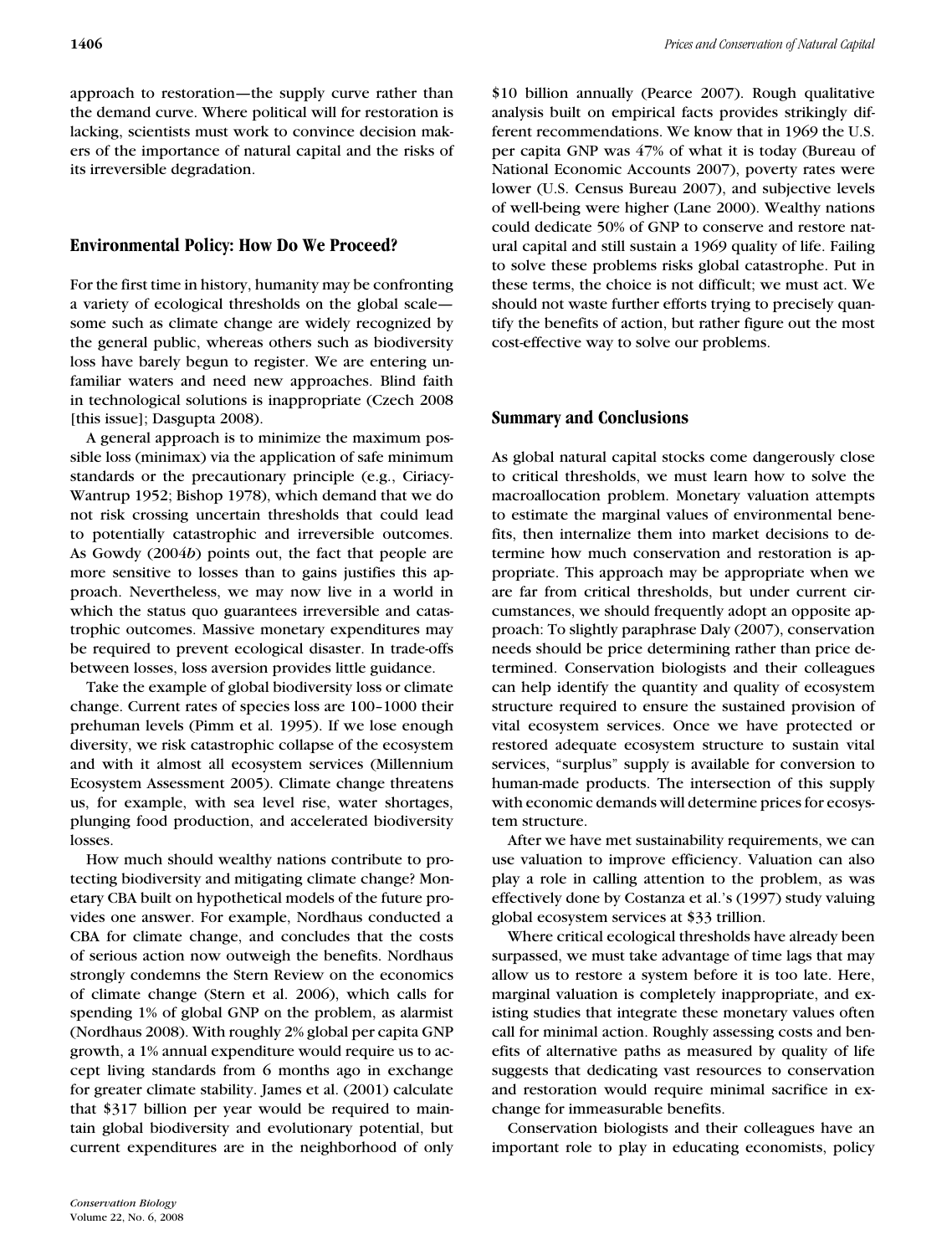makers, and the public about the importance of biodiversity and the ecosystem services it sustains. They must also educate these groups about the laws of ecology, stressing the constraints these impose on economic growth. They should also help to identify potential ecological thresholds (Rosales 2008 [this issue]) and the minimal restoration efforts necessary to avoid them. In today's world estimating criticality thresholds for natural capital is far more important than estimating marginal values. Given the pervasive uncertainty we face, however, science is not enough: we must also be guided by our moral obligations to future generations.

#### **Acknowledgments**

This work was partially funded by a grant from the National Science Foundation on Artifical Intelligence for Ecosystem Services (ARIES). I thank J. Rosales, J. Gowdy, G. Meffe, and one anonymous reviewer for constructive comments on earlier versions of this article.

#### **Litrature Cited**

- Aldred, J. 2006. Incommensurability and monetary valuation. Land Economics **82:**141–161.
- Barro, R. J., and X. Sala-i-Martin. 2003. Economic growth. The MIT Press, Cambridge, Massachusetts.
- Beckerman, W. 1995. Small is stupid: blowing the whistle on the greens. Duckworth, London.
- Bishop, R. C. 1978. Endangered species and uncertainty: the economics of a safe minimum standard. American Journal of Agricultural Economics **60:**10–18.
- Blockstein, D. E. 1998. Lyme disease and the passenger pigeon? Science **279:**1831.
- Bromley, D. 1989. Entitlements, missing markets, and environmental uncertainty. Journal of Environmental Economics and Management **17:**181–194.
- Bromley, D. W. 1995. Property rights and natural resource damage assessments. Ecological Economics **14:**129–135.
- Bureau of National Economic Accounts. 2007. Current-dollar and "real" GDP. U.S. Department of Commerce, Washington, D.C.
- Campbell, C. J., and J. H. Laherrere. 1998. The end of cheap oil. Scientific American **278:**78.
- Ciriacy-Wantrup, S. V. 1952. Resource conservation: economics and policies. University of California Press, Berkeley.
- Commoner, B. 1971. The closing circle: nature, man, and technology. Knopf, New York.
- Costanza, R., et al. 1997. The value of the world's ecosystem services and natural capital. Nature:253–260.
- Czech, B. 2008. Prospects for reconciling the conflict between economic growth and biodiversity conservation with technological progress. Conservation Biology **58:**in press.
- Daly, H. 2007. Ecological economics and sustainable development, selected essays of Herman Daly. Edward Elgar, Northampton, Massachusetts.
- Daly, H., and J. Farley. 2004. Ecological economics: principles and applications. Island Press, Washington, D.C.
- Daly, H. E., B. Czech, D. L. Trauger, W. E. Rees, M. Grover, T. Dobson, and S. C. Trombulak. 2007. Are we consuming too much—for what? Conservation Biology **21:**1359–1362.
- Dasgupta, P. 2008. Nature in economics. Environmental & Resource Economics **39:**1–7.
- De Groot, R., J. Van der Perk, A. Chiesura, and A. van Vliet. 2003. Importance and threat as determining factors for criticality of natural capital. Ecological Economics **44:**187–204.
- Ekins, P., S. Simon, L. Deutsch, C. Folke, and R. De Groot. 2003. A framework for the practical application of the concepts of critical natural capital and strong sustainability. Ecological Economics **44:**165–185.
- Farber, S. C., R. Costanza, and M. A. Wilson. 2002. Economic and ecological concepts for valuing ecosystem services. Ecological Economics **41:**375–392.
- Farley, J., et al. 2002. Synthesis: The quality of life and the distribution of wealth and resources. Pages 259–301 in R. Costanza, and S. E. Jørgensen, editors. Understanding and solving environmental problems in the 21st century: toward a new, integrated hard problem science. Elsevier, Amsterdam.
- Fehr, E., and S. Gachter. 2000. Cooperation and punishment in public goods experiments. The American Economic Review **90:**980–994.
- Flannery, T. 2005. The weather makers: our changing climate and what it means for life on earth. Penguin Books, London.
- Folke, C. 2006. Resilience: the emergence of a perspective for socialecological systems analyses. Global Environmental Change-Human and Policy Dimensions **16:**253–267.
- Georgescu-Roegen, N. 1954. Choice, expectations and measurability. The Quarterly Journal of Economics **68:**503–534.
- Georgescu-Roegen, N. 1971. The entropy law and the economic process. Harvard University Press, Cambridge, Massachusetts.
- Georgescu-Roegen, N. 1975. Energy and economic myths. Southern Economic Journal **41:**347–381.
- Gombe, S. 2003. Epidemic, what epidemic? New Internationalist **362:**20–21.
- Gowdy, J. 1997. The value of biodiversity: markets, society and ecosystems. Land Economics:25–41.
- Gowdy, J. M. 2004*a*. Altruism, evolution, and welfare economics. Journal of Economic Behavior & Organization **53:**69–73.
- Gowdy, J. M. 2004*b*. The revolution in welfare economics and its implications for environmental valuation and policy. Land Economics **80:**239–257.
- Gowdy, J. M. 2007. Toward an experimental foundation for benefit-cost analysis. Ecological Economics **63:**649–655.
- Gowdy, J., and S. O'Hara. 1995. Economic theory for environmentalists. St. Lucie Press, Boca Raton, Florida.
- Hanneman, M. 1991. Willingness to pay and willingness to accept: how much can they differ? American Economic Review **81:**635–647.
- Helpman, E. 2004. The mystery of economic growth. Belknap, Cambridge, Massachusetts.
- Horowitz, J. K., and K. E. McConnell. 2002. A review of WTA/WTP studies. Journal of Environmental Economics and Management **44:**426– 447.
- Knetsch, J. L. 1992. Preferences and nonreversibility of indifference curves. Journal of Economic Behavior & Organization **17:**131–139.
- Knetsch, J. 2005. Gains, losses, and the US-EPA economic analyses guidelines: a hazardous product? Environmental & Resource Economics **32:**91–112.
- Lane, R. E. 2000. The loss of happiness in market economies. Yale University Press, New Haven, Connecticut.
- Limburg, K. E., R. V. O'Neill, R. Costanza, and S. Farber. 2002. Complex systems and valuation. Ecological Economics **41:**409–420.
- Loomes, G., and T. Caron. 1992. Non-transitive preferences over gains and losses. The Economic Journal **102:**357–365.
- Martinez-Alier, J., G. Munda, and J. O'Neill. 1998. Weak comparability of values as a foundation for ecological economics. Ecological Economics **26:**277–286.
- Meehl, G. A., W. M. Washington, W. D. Collins, J. M. Arblaster, A. Hu, L. E. Buja, W. G. Strand, and H. Teng. 2005. How much more global warming and sea level rise? Science **307:**1769– 1772.